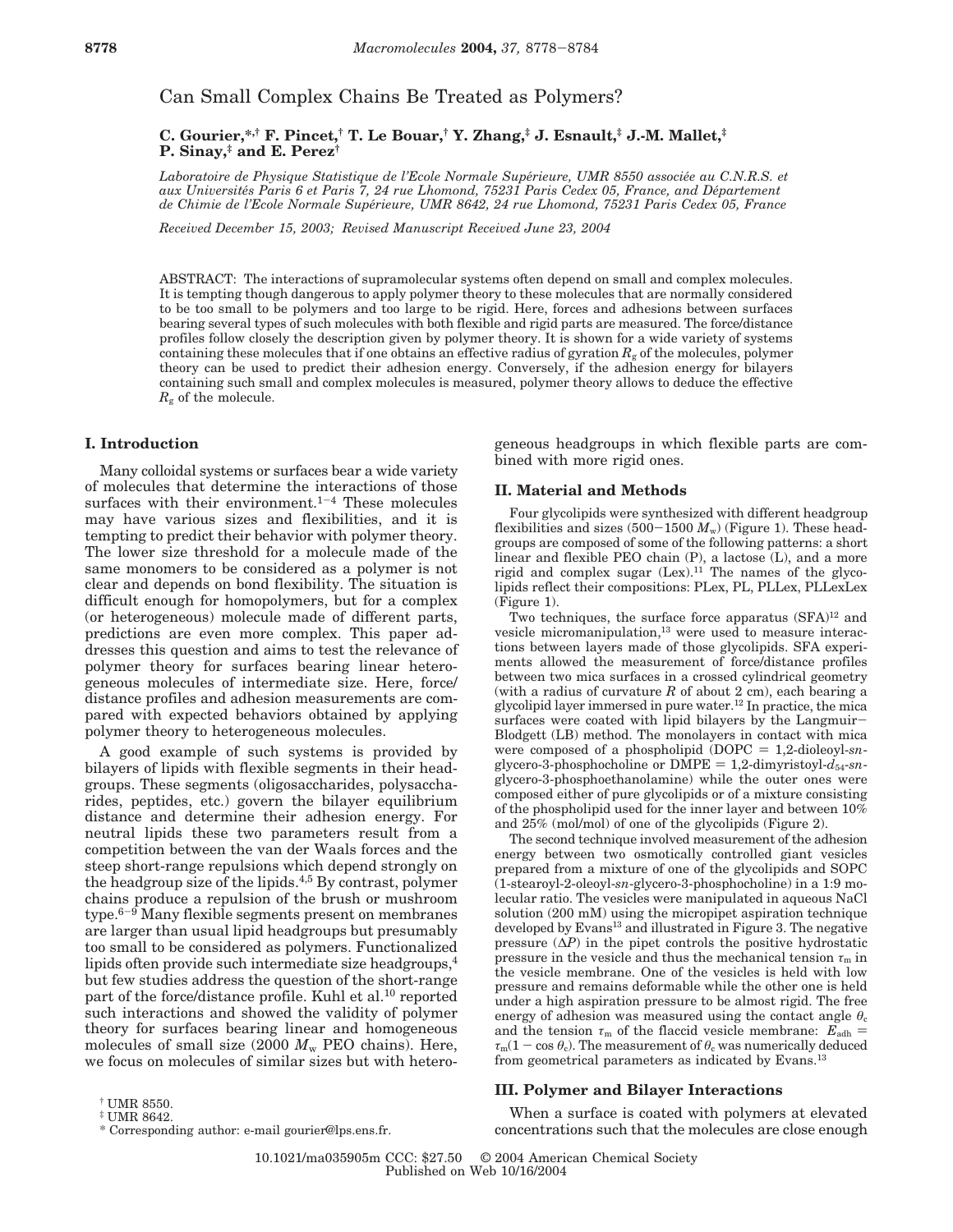

**Figure 1.** Glycolipids: (a) PLex is a Lex group connected to an aliphatic tail by a very short PEO chain, (b) PL is a lactose group connected to an aliphatic tail by a short PEO chain. (c) PLLex molecule is made of a PL molecule and one Lex group connected to the L group. (d) PLLexLex molecule is made of a PL molecule and two Lex group in series connected to L.



**Figure 2.** Representation of lipid bilayers in SFA experiments (a) for full coverage of glycolipids in the SFA experiments and (b) for partial coverage of glycolipids in SFA experiments or in vesicle experiments (in reality, in vesicles, the outer layer also contains some glycolipids). Lipid chains connected to circles symbolize phospholipids, whereas lipid chains connected to triangles (sugar headgroups) through small wiggles (PEO chains) symbolize glycolipids. The curve represents the water volume fraction (0 around the aliphatic chains and 1 in the gap between the layers). The distance  $D_v$  is taken between the water density-weighted interface; the four striped zones have the same areas.  $D_p$  is the distance between the surfaces as defined by the limit between the aliphatic tails and the headgroup of the glycolipids. When the density of glycolipids is small, which is always the case in vesicle experiments, the definitions of  $D_p$  and  $D_v$  give rise to similar distances  $D$ .

to overlap, the resulting layer is called a brush. In this case, the distance *s* between the polymer chains is smaller than twice the brush thickness *L*. Alexander and de Gennes<sup>14-16</sup> have derived the expression for the repulsion of two such brushes as a function of the separation distance  $D_{\rm p}$  of the coated surfaces (Figure 2). For  $D_p < 2L$ , it is given by

$$
E_{\text{brush}}(D_{\text{p}}) = \frac{4\beta k_{\text{B}}T}{s^3} \left[ \frac{D_{\text{p}}^{7/4}}{7(2L)^{3/4}} + \frac{(2L)^{9/4}}{5D_{\text{p}}} - \frac{24}{35}L \right] (1)
$$

where  $\beta$  is an unknown numerical factor,<sup>17</sup> independent of *s* and *L*.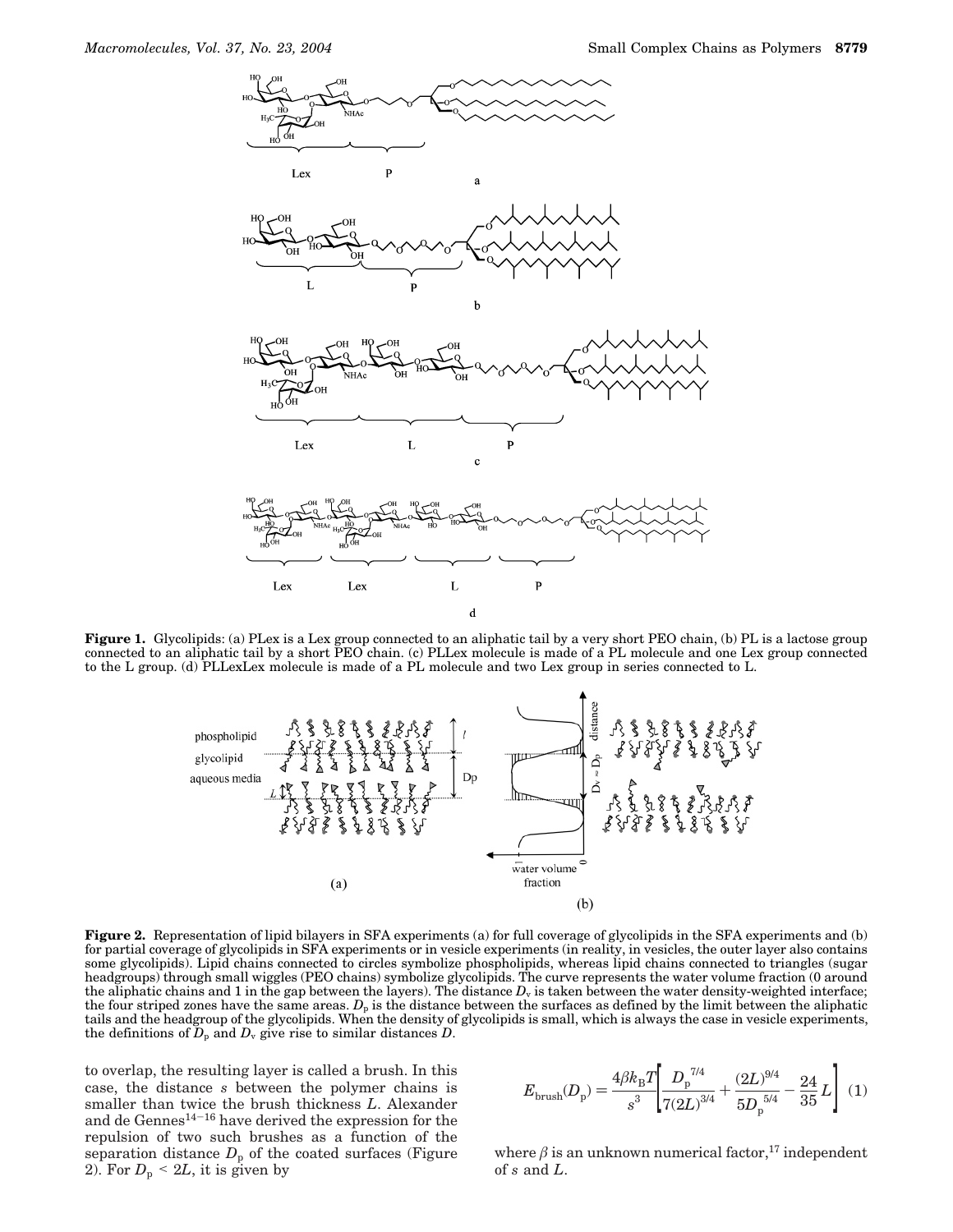

Figure 3. Principle underlying the measurement of adhesion energy by the micromanipulation of vesicles. The two osmotically controlled vesicles held in micropipets by aspiration are observed in interference contrast microscopy. The suction pressure applied to the micropipets allows the control of the tension of the vesicle bilayers. One of them (left) is pressurized into a tight-rigid sphere with large bilayer tension, whereas the adherent vesicle (right) is held with low pressure and remains deformable. The adhesion energy  $W_{\text{adh}}$  is obtained by determining the contact angle  $\theta_c$  of the two vesicles and the tension  $\tau_m$  of their membrane:  $W_{\text{adh}} = \tau_{\text{m}}(1 - \cos \theta_{\text{c}}).$ 

As the separation distance  $D_p$  approaches zero, eq 1 can be approximated $10$  by

$$
E_{\text{brush}}(D_{\text{p}}) \propto e^{-\pi D_{\text{p}}/L} \tag{2}
$$

In contrast, low polymer surface concentrations with no chain overlap  $(s > 2L)$  correspond to the mushroom regime which produces an exponential repulsion profile as the surfaces get close to the contact: $10,18$ 

$$
E_{\text{mushroom}}(D_{\text{p}}) = 36\Gamma k_{\text{B}} T \text{e}^{-D_{\text{p}}/R_{\text{g}}}
$$
 (3)

where  $\Gamma$  is the density of anchored polymers ( $\Gamma = 1/s^2$ ) and  $R_g$  is the radius of gyration of the polymer.

One may note that at the limit between brush and mushroom regimes ( $s \approx 2L$ ) steric repulsion due to the polymer effect can be described by either eq 2 or eq 3, which supposes that for intermediate polymer surface concentration  $L/\pi$  has to tend to  $R_{\rm g}$ .

Lipid bilayers involving glycolipids such as those mentioned above differ from pure phospholipid bilayers by the presence of protruding large headgroups. A schematic of such lipid bilayers (either in SFA or in vesicles experiments) is given in Figure 2: a layer of thickness *l* comprising the phospholipids and/or the aliphatic tails of the glycolipids, from which protrude large linear and heterogeneous groups (the glycolipid headgroups: PEO plus polysaccharides). These prominent chains give rise to steric interactions that we may consider similar to those produced by polymers.

The equilibrium distance between two of these lipid bilayers is obtained by minimizing (relative to their separation distance) the free energy of interaction between them. This energy is comprised of many contribution elements: van der Waals attraction, steric repulsion due the protruding headgroups, undulation  $($ or Helfrich $)$  repulsion<sup>19</sup> which comes from spontaneous membrane undulations under thermal fluctuations and

interactions due to hydration,<sup>20</sup> and protrusion effects.<sup>21</sup> One may note that these latter two interactions are not relevant here since the repulsions they generate have shorter range than the distances involved in the present SFA or vesicles experiments. At distances longer than the equilibrium distance, van der Waals attraction dominates the interaction profile, while at shorter distances, steric repulsion due to glycolipid headgroup and Helfrich undulations is predominant.

In SFA experiments, the bilayers are fixed on mica surfaces, and the distance between the surfaces can be modified through the mechanical force which is applied to the surfaces. Therefore, at separation distances smaller than the equilibrium distance, the interaction between the bilayers is repulsive due exclusively to the steric repulsions of the glycolipid headgroups. Indeed, the bilayers are not free to fluctuate and do not generate Helfrich repulsion. The particular characteristics of this technique permit the testing of the polymer aspect of the steric interaction.

By contrast, in the vesicle adhesion energy experiments, lipid bilayers are free to fluctuate, and the distance separating two vesicles is thus the equilibrium distance that results from the minimization of the free energy.

In the case of two interacting bilayers as shown in Figure 2b, the van der Waals attraction contributes to the interaction energy with a power law distance dependence given  $by^{22}$ 

$$
E_{\text{vdW}}(D_{\text{v}}) = \frac{H}{12\pi} \left[ \frac{1}{D_{\text{v}}^2} - \frac{2}{(D_{\text{v}} + l)^2} + \frac{1}{(D_{\text{v}} + 2l)^2} \right] (4)
$$

where  $H$  is the Hamaker constant and  $l$  the bilayer thickness.

The Helfrich entropic repulsion also follows a power law distance dependence.<sup>19</sup> The expression derived in ref 23 is suitable for lipid bilayers and will be used here: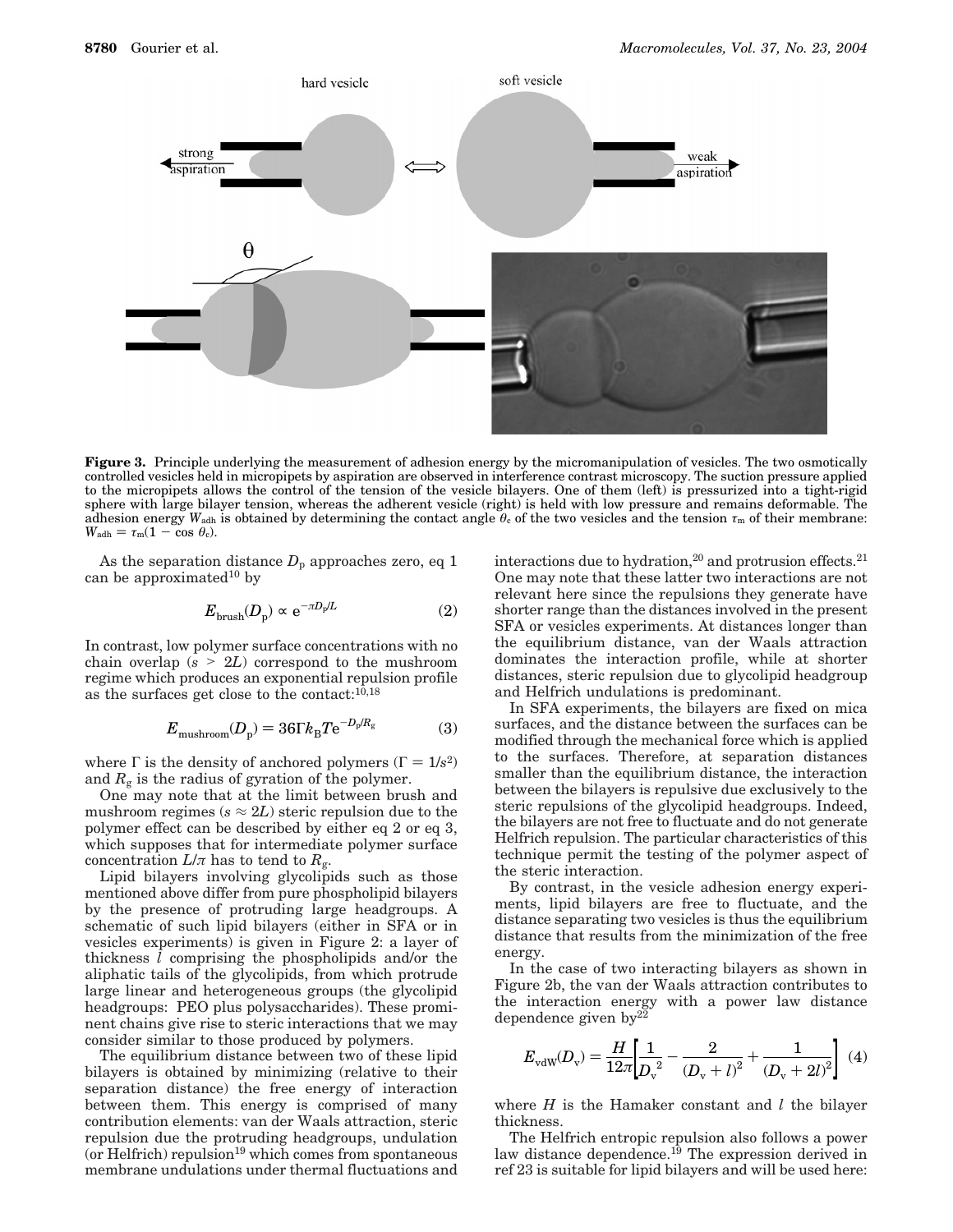$$
E_{\text{Helfrich}}(D_{\rm v}) = \frac{(k_{\rm B}T)^2}{1.6\pi^2 k_{\rm c}} \frac{1}{D_{\rm v}^2}
$$
(5)

where  $k_c$  is the bilayer rigidity modulus of curvature.

These two contributions depend on the separation distance  $D_{\rm v}$  between the vesicles defined as the distance between the density-weighted interfaces (Figure 2b) because of the soft nature of bilayers.

# **IV. Results and Discussion**

**Polymer-like Interactions from SFA Force/Distance Profiles.** The four force/distance profiles probed with the SFA technique were respectively those of monolayers of purePLex (Figure 4a), pure PLLex (Figure 4b), a 1:3 PLex/DMPE mixture (Figure 5a), and a 1:9 mixture of PLLex/DOPC (Figure 5b). Figures 4 and 5 display the short-range portion of the profiles due, as explained above, to the glycolipid headgroups. This steric interaction can be compared directly with the one given by the polymer theory. Because of the high glycolipid density, the brush character of surfaces fully covered with glycolipids (PLex or PLLex) (eq 1) can first be tested by fitting their force/distance profiles (Figure 4) using eq 1. For our systems,  $s, L$ , and  $D<sub>p</sub>$  in eq 1 can respectively be seen as the distance between two glycolipids, the thickness of the layer made of the glycolipid headgroups, and the distance between the surfaces defined by the limit between the aliphatic tails and the headgroup of the glycolipids (see Figure 2a). *s* is not an adjustable parameter since it has been obtained independently by compression isotherm measurements before Langmuir-Blodgett deposition. In this study *<sup>s</sup>* is equal to  $0.95 \pm 0.05$  nm for both PL and PLLex. The fit parameters  $\beta$  and  $L$  are given in Table 1. Figure 4 shows that fits are very good and accurate. Indeed, their ranges of adjustment are extremely narrow. The short and long dashed line in Figure 4b show how the best fit is changed when *L* is shifted by  $+0.05$  nm and  $-0.2$  nm from its optimal value. Similarly, a small variation of  $\beta$ would lead to a significant vertical translation of the curves.

The small thickness  $L = s$  obtained for PLex layer indicates that despite the high coating density of PLex molecules, conditions approach the limit  $(L = s/2)$ between the brush and the mushroom regime. According to eqs 2 and 3, in that limit,  $L/\pi$  should tend to  $R_g$ . By reducing the PLex density by a factor of 4 (1:3 PLex/ DMPE mixture), the mushroom regime should therefore be fully reached. Indeed, the force/distance profile (Figure 5a) has successfully been fitted with the exponential law given by eq 3. Like *s*,  $\Gamma = 1/s^2$  is not an adjustable parameter since it has been obtained independently by compression isotherm measurements. For the 1:3 PLex/DMPE mixture  $\Gamma = 0.35$  nm<sup>-2</sup>. From the fit (Figure 5a), an effective  $R<sub>g</sub>$  value of 0.32 nm (see Table 1) could be obtained. As expected, this value is close to that obtained for  $L/\pi$  (0.33 nm).

For a layer of pure PLLex, the thickness value  $(L =$  $2 \text{ nm} = 2s$ , see Table 1) shows that the system is far from the mushroom regime. Nevertheless, if the PLLex molecule is diluted by a factor 10 in DOPC (1:9 of PLLex/DOPC mixture), the mushroom regime should be reached  $(\Gamma = 0.1 \text{ nm}^{-2})$ . Indeed, the corresponding force/distance profile (Figure 5) fits well with the exponential law of eq 3. The strong difference between the  $R_g$  value (0.52 nm, Table 1) and the  $L/\pi$  value (0.64)



**Figure 4.** Force/distance profile for surfaces covered by a (a) PLex and (b) PLLex. The solid lines are best fits for  $\beta$ ,  $\dot{L}$  with the brush regime obtained from eq 1. The short and long dashed lines have been plotted to show the accuracy of the fit: they are the best fits for  $\beta$  with the brush regime obtained from eq 1 when shifting  $L$  by  $+0.05$  nm and  $-0.2$  nm from the value given in Table 1. A variation of  $\beta$  leads to a vertical translation of the curves.  $D_p$  is defined in Figure 2a.



**Figure 5.** Force/distance profiles between surfaces covered by a monolayer of (a) a 1:3 mixture of PLex/DMPE and (b) a 1:9 mixture of PLLex/DOPC. The solid lines are fits of the mushroom regime at short distances obtained from eq 3. When the repulsion decreases at longer distances, the data points cannot be fitted anymore because the exponential approximation stops being valid.  $D_p$  is defined in Figure 2a.

| Table 1. Values (in nm) of the Radius of Gyration $R_g$ and         |  |  |  |
|---------------------------------------------------------------------|--|--|--|
| of the Parameters $\beta$ and L As Defined in the Text <sup>a</sup> |  |  |  |

|                 | ß       | L       | $R_{\sigma}$ |
|-----------------|---------|---------|--------------|
| PLex $100\%$    |         |         |              |
| Figure $6a$ $-$ | 0.1     | 1.0     |              |
| Figure $6a - -$ | $1.2\,$ | 0.8     |              |
| Figure $6a -$   |         |         | 0.21         |
| PLLex 100%      |         |         |              |
| Figure $6a$ $-$ | 0.1     | 2.0     |              |
| Figure $6a - -$ | 2.96    | $1.2\,$ |              |
| Figure $6a -$   |         |         | 0.37         |
| PLex/DMPE 1:3   |         |         |              |
| Figure $7a$ $-$ |         |         | 0.32         |
| Figure $7a - -$ | 0.1     | 1.9     |              |
| Figure $7a -$   | $1.2\,$ | $1.2\,$ |              |
| PLLex/DOPC 1:9  |         |         |              |
| Figure $7a$ $-$ |         |         | 0.52         |
| Figure $7a - -$ | 0.1     | 4.7     |              |
| Figure $7a -$   | 2.96    | 1.7     |              |

 $a \beta$ , *L*: obtained by fitting force/distance profiles with eq 1 (brush regime).  $R_g$ : obtained by fitting force/distance profiles with eq 3 (mushroom regime).

nm) obtained with a brush regime (eq 2) shows that in this case the layer is far from the limit between brush and mushroom regimes.

In the Appendix, we demonstrate that fitting force/ distance profiles of high glycolipid surface densities (pure PLex and pure PLLex layers) with the mushroom regime is not appropriate. Conversely, eq 1 relative to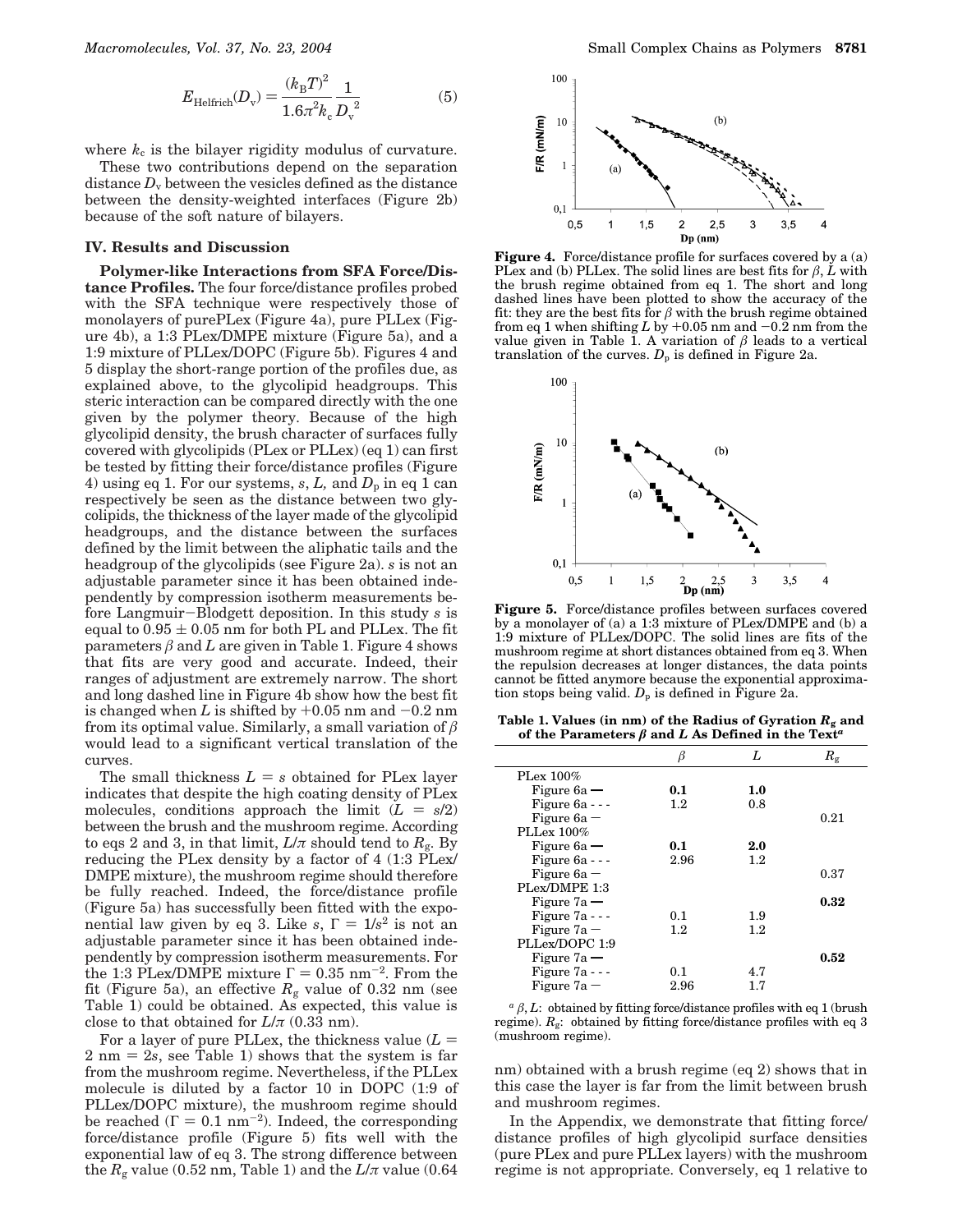**Table 2. Vesicles' Free Adhesion Energy, Measured and Calculated, and Interaction Parameters for the Calculation of the Adhesion Energy; Equilibrium Distance** *D***eq and Calculated Adhesion Energy Are Obtained by Minimizing the Sum of the Different Energetic Contributions (***E***vdW,** *E***mushroom,** *E***Helfrich)**

|                    | $E_{\text{adh}}(\mu J/m^2)$<br>measured | $E_{\rm adh}(\mu J/m^2)$<br>calculated | $R_{\sigma}$ (nm)   | $D_{\text{eq}}\left(\text{nm}\right)$ | $E_{\rm vdW}$<br>$(\mu J/m^2)$ | $\boldsymbol{\mathit{\boldsymbol{\mathit{\omega}}}}$ mushroom<br>$(\mu J/m^2)$ | $E_{\rm Helfrich}$<br>$(\mu J/m^2)$ |
|--------------------|-----------------------------------------|----------------------------------------|---------------------|---------------------------------------|--------------------------------|--------------------------------------------------------------------------------|-------------------------------------|
| $PL-PL$            | $9.5 \pm 0.5$                           | 9.8                                    | $0.41^a$            | 3.3                                   | 15.7                           | 4.8                                                                            | 1.1                                 |
| PLLex-PL           | $5.4 \pm 1$                             | 5.9                                    | $0.47^{b}$          | 4.1                                   | 9.1                            | 2.4                                                                            | 0.7                                 |
| PLLex-PLLex        | $4.5 + 2$                               | 4.0                                    | 0.52 <sup>c</sup>   | 4.7                                   | 6.4                            | 1.8                                                                            | 0.6                                 |
| PLLexLex-PLLex Lex | $4.5 + 2$                               | 3.0                                    | $0.52 \pm 0.07^{d}$ | $5.2\,$                               | 4.9                            | 1.4                                                                            | 0.5                                 |
|                    |                                         |                                        |                     |                                       |                                |                                                                                |                                     |

*<sup>a</sup>* Estimated from the molecular structure (see text). *<sup>b</sup>* Averaged from the *R*<sup>g</sup> values of PLLex and PL. *<sup>c</sup>* Deduced from the fits of the force/distance profiles measured by SFA. *<sup>d</sup>* Calculated from the adhesion energy data (see text).

the brush regime is not suitable for coherently fitting the repulsion produced by the 1:3 of PLex/DMPE mixture and the 1:9 of PLLex/DOPC mixture.

The SFA experiments have shown that the steric repulsion due to large linear and heterogeneous groups (the glycolipid headgroups) are close to those produced by polymers in a brush or mushroom regime. By fitting force/distance profiles, an effective value of the gyration radius of PLex and PLLex headgroups is obtained. It is therefore tempting to use these effective radii of gyration to test whether we can predict the adhesion energy of two vesicles bearing such molecules.

**Vesicles Adhesion Energy.** Giant vesicles composed of a mixture (approximately 1:9) of PL, PLLex, or PLLexLex and SOPC have been used to measure the adhesion energy of the four following pairs: PLLex-PLLex, PL-PL, PLLex-PL, and PLLexLex-PLLexLex. The experimental results (Table 2) show that, as expected, the adhesion energies vary monotonically with the size of the headgroups. The larger the headgroups, the larger the steric repulsion and therefore the smaller the adhesion energies.

As mentioned above, the adhesion energy of two bilayers results from the balance between the van der Waals attraction and the repulsion that includes entropic (Helfrich undulations) and steric contributions (polymer effect). Note that when the density of glycolipids is small, which is always the case in vesicle experiments,  $D_p$  and  $D_v$  resolve to a common distance  $D$ . Assuming the additivity of these three contributions (the approximation of additivity introduces an error smaller than the experimental one), $24$  the adhesion energy is calculated by minimizing the sum of these contributions  $\left(\text{eq}s\ 1-5\right)$ . This requires the knowledge of several parameters: *H* and *l* (eq 4),  $k_c$  (eq 5), and  $R_g$  and  $\Gamma$  (eq 3) since the polymer effect of the glycolipid heads is of the mushroom type as suggested by SFA results for a small concentration of glycolipids. In the case of vesicles made with PLLex and SOPC, all these parameters are known. *R*g, obtained by SFA experiments, is equal to 0.52 nm, and Γ, given by monolayer compression isotherms, is about 0.1 nm-2. For SOPC, the Hamaker constant *H* is equal to  $7 \times 10^{-21}$  J,<sup>25</sup> but for pure glycolipid vesicles like those formed of digalactosyldiglyceride (DGDG), *H* is higher ( $H = 25 \times 10^{-21}$  J).<sup>25</sup> *H* was therefore chosen equal to  $9.5 \times 10^{-21}$  J for the vesicles with 87% of SOPC and 13% of glycolipid in surface. The thickness used in the fits is that of SOPC:  $l = 4.06$  nm (as measured in ref 5).  $k_c$  is equal to 9  $\times$  $10^{-20}$  J, as in ref 24. The adhesion energy for PLLex vesicles, calculated with these parameters, is equal to 4.0 *µ*J/m2, and the details of energetic contributions as well as the related equilibrium distances can be found in Table 2. This result is in excellent agreement with the value experimentally measured  $(4.5 \pm 2 \,\mu\text{J/m}^2)$ .

For both the PL-PL pair and the antisymmetric PLLex-PL pair, all the parameters required to calculate the adhesion energy are the same as for the PLLex-PLLex system, except the  $R<sub>g</sub>$  value which is unknown for the PL molecule. Nevertheless, the PL headgroup is a linear and flexible chain with 16 beads, of which 14 have C-C or C-O bonds ( $\approx 0.15$  nm) and two are sugar cycles  $(\approx 0.4 \text{ nm})$ . These can be seen as ideally flexible chains for which  $R_g$  is given by  $R_g$  = *aN*3/5/61/2 (*a* being the weighted average bead size and *N* the number of beads).<sup>10,26</sup>  $a$  is roughly equal to 0.18 nm; therefore,  $R_{\rm g} \approx 0.41$  nm. For the asymmetric PLLex-PL system,  $R_g$  can be taken equal to 0.47 nm, which is the averaged of the  $R_{\rm g}$  of the PL-PL system (0.41 nm) and of the PLLex-PLLex one (0.52 nm obtained from the force/distance fits). As can be seen in Table 2, the calculated adhesion energies are consistent with the ones obtained experimentally. Moreover, the adhesion energy is very sensitive to a small variation of *R*<sup>g</sup> as illustrated below in the discussion of the PLLexLex case.

The good agreement between the calculated adhesion energies and the experimental values confirms the above-mentioned SFA results, stressing that the interaction of lipids with large headgroups can be described in the same way as for polymers.

We have just seen that the use of independently obtained effective  $R_g$  values allows for the accurate prediction of the adhesion energy. It is interesting to test whether the reverse is true. Is it possible in the last system (the PLLexLex-PLLexLex pair) to deduce a consistent  $R_g$  value of the complex PLLexLex chain from the measured adhesion energy and its calculation? Given the error bar, the adhesion energy of the PLLexLex-PLLexLex system lies (see Table 2) between 2.5 and 6.5 *µ*J/m2. Therefore, *R*<sup>g</sup> should be equal to  $0.52 \pm 0.07$  nm. This is compatible with the fact that it should be slightly larger than the one of fact that it should be slightly larger than the one of PLLex. Therefore, even for a very complex molecule that produces small adhesion energy, the accuracy of the *R*<sup>g</sup> value is still high.

### **V. Conclusion**

In this work, we have used two very different techniques: the surface force apparatus which gives force/ distance profiles and a micromanipulation system for measuring the adhesion energy of vesicles. With each technique, we have studied four different configurations involving either different molecules or different densities. Moreover, the molecules differed by the length of the flexible chain and its composition and also by the introduction of one or two rigid groups.

The SFA experiments allowed to directly observe the influence of the steric repulsion produced by the glycolipid headgroups on the force/distance profiles, show-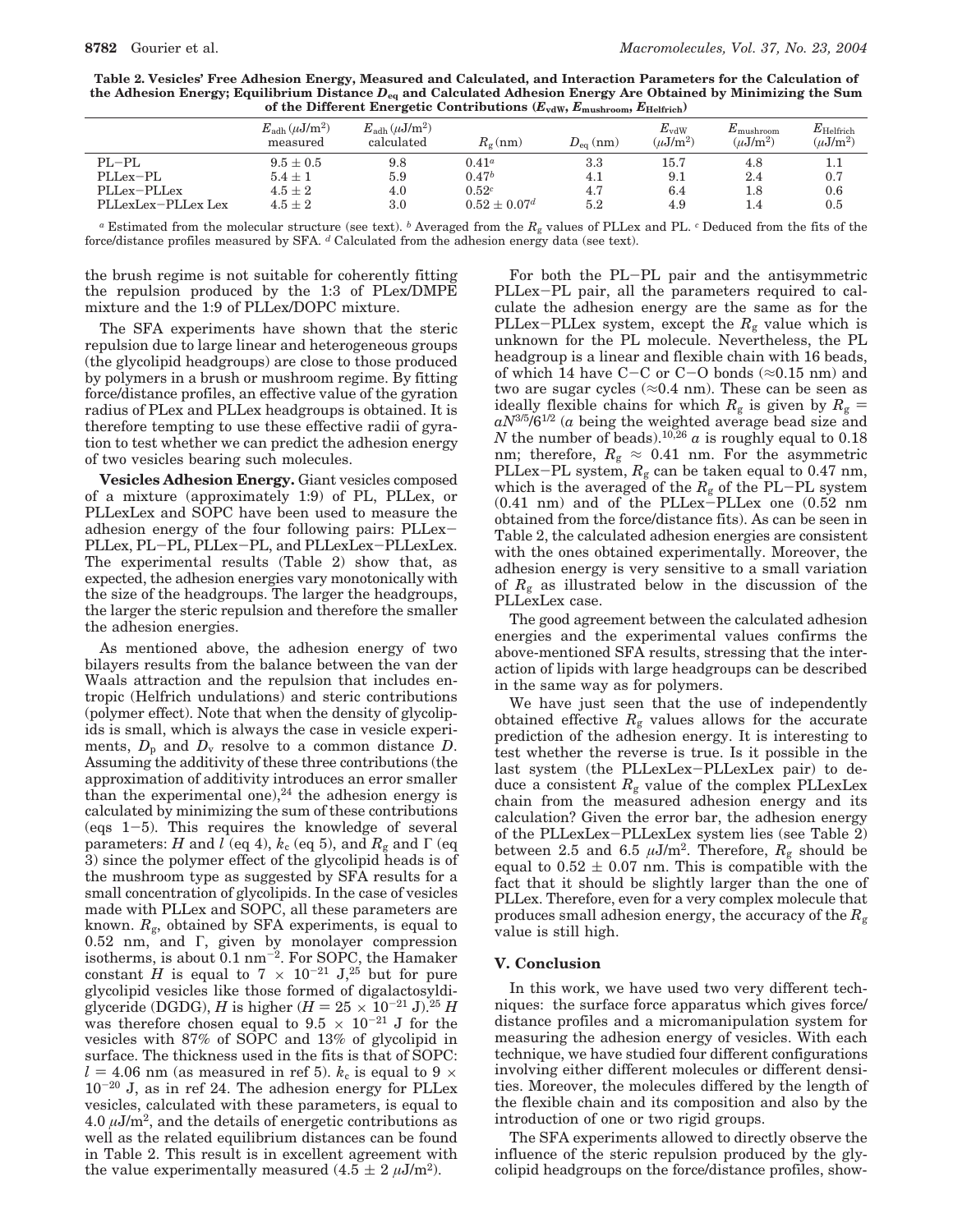

Figure 6. Force/distance profile for surfaces covered by a (a) PLex and (b) PLLex. The solid bold lines are best fits for  $\beta$ ,  $L$ with the brush regime obtained from eq 1 (the same as in Figure 4). The solid thin lines are the best fits obtained with the mushroom regime (eq 3). The short dashed lines are the best fits obtained by fixing  $\beta = 1.2$  for PLex and  $\beta = 2.96$  for PLLex (see Figure 7).

ing their polymer-like nature. For the PLex and PLLex chains, a value of their effective  $R<sub>g</sub>$  could be deduced from experiments. For the PL chain (linear and without rigid moiety), a value of  $R<sub>g</sub>$  could be obtained from a crude structural argument. With these effective  $R_{\rm g}$ values the calculation for three systems of the adhesion energy of two bilayers bearing these molecules has been done. The excellent agreement with the micropipet experimental value could show that the use of independently obtained *R*<sup>g</sup> values allows accurate prediction of the vesicles' adhesion energies. For the more complex PLLexLex chain, a reliable  $R_g$  could be deduced from the measured adhesion energy and the calculation using polymer scaling theory.

Finally, this extended study shows that the behavior of small linear heterogeneous molecules is consistent with polymer scaling theory. This conclusion supported by the present study is likely to have some limitations, such as, if the rigid part were much larger than the flexible part of the molecules. However, this point will remain unclear until measurements are done with such molecules. Nevertheless, the main conclusion applies to a majority of the functionalized lipids used in soft matter physicochemistry.

## **Appendix**

Figure 4 shows that the relationship describing the interaction between two polymer brushes (eq 1) provides a good description of the interaction between surfaces with high glycolipid densities.

Figure 5 illustrates that a mushroom interaction (eq 3) can nicely account for the interaction between surfaces with low density of glycolipids close to the contact.

In eq 3, only  $R_g$  is a fit parameter since  $\Gamma$  is independently obtained by compression isotherm measurements. The force at  $D = 0$  is therefore fixed. In pure Plex and PLLex layers  $\Gamma$  is equal to 1.1 and 0.35 nm<sup>-2</sup>  $(0.1 \text{ nm}^{-2})$  in the 3:1 PLex/DMPE mixture  $(9.1 \text{ PLLex}/)$ DOPC mixture). Figure 6 clearly shows that attempts to fit the force/distance profiles of the dense layers (pure PLex (curve a) and pure PLLex (curve b)) with the mushroom relation (eq 3) do not give satisfactory results.

In eq 1, not only *L* but also  $\beta$  are parameters. However,  $\beta$  depends neither on  $L$  nor on  $s$ . To determine whether the brush interaction (eq 1) could also describe the force/distance profile obtained with low density of glycolipids, *â* should be fixed to the value obtained for



**Figure 7.** Force/distance profiles between surfaces covered by a monolayer of (a) a 1:3 mixture of PLex/DMPE and (b) a 1:9 mixture of PLLex/DOPC. The solid bold lines are the best fits with the mushroom regime at short distances obtained from eq 3 (the same as in Figure 5). The short dashed lines are the best fits obtained with the brush regime (eq 1) with  $\beta$  $= 0.1$  (value which provides the best "brush" fits for the pure PLex and pure PLLex force/distance profiles (see Figure 4 or Figure 6). The solid thin lines are the best fits obtained with the brush regime by allowing  $\beta$  to be different from 0.1.

high coverage of glycolipids ( $\beta \approx 0.1$  for both PLex and PLLex layers). Figure 7 shows that the best fits obtained are still very far from experimental curves. Better fits (see Figure 7) could be obtained by also fitting  $\beta$  (see Table 1). However, with such  $\beta$  values the fits for the denser surfaces are irrelevant (see Figure 6 and Table 1).

The main conclusion of this Appendix is that the steric repulsion due to the glycolipid headgroups can be well described by the polymer theory. As in the case of real polymers, the expressions depend on the surface densities of the glycolipids.

### **References and Notes**

- (1) Ricoul, F.; Dubois, M.; Belloni, L.; Zemb, T.; Andre-Barres, C.; Rico-Lattes, I. *Langmuir* **1998**, *14*, 2645.
- (2) Pincet, F.; Perez, E.; Lebeau, L.; Mioscowski, C. *Phys. Rev. Lett.* **1994**, *73*, 2780.
- (3) Helm, C.; Knoll, W.; Israelachvili, J. N. *Proc. Natl. Acad. Sci. U.S.A.* **1991**, *88*, 8169.
- (4) Luckham, P.; Wood, J.; Swart, R. *J. Colloid Interface Sci.* **1993**, *156*, 173.
- (5) Rand, R. P.; Parsegian, V. A. *Biochim. Biophys. Acta* **1989**, *988*, 351.
- (6) Taunton, H. J.; Toprakcioglu, C.; Fetters, L. J.; Klein, J. *Nature (London)* **1988**, *332*, 712.
- (7) Israelachvili, J. N. In *Intermolecular and Surface Forces*; Academic Press Limited: London, 1991; p 450.
- (8) Taunton, H. J.; Toprakcioglu, C.; Fetters, L. J.; Klein, J. *Macromolecules* **1990**, *23*, 571.
- (9) De L. Costello, B. A.; Luckam, P. F.; Tadros, Th. F. *J. Colloid Interface Sci.* **1993**, *156*, 72.
- (10) Kuhl, T. L.; Leckband, D. E.; Lasic, D. D.; Israelachvili, J. N. *Biophys. J.* **1994**, *66*, 1479.
- (11) Henry, B.; Desvaux, H.; Pristchep, A. M.; Berthault, P.; Zhang, Y. M.; Mallet, J. M.; Esnault, J.; Sinay, P. *Carbohydr. Res.* **1999**, *315*, 48.
- (12) Israelachvili, J. N.; Adams, G. E. *J. Chem. Soc., Faraday Trans. 1* **1978**, *74*, 975.
- (13) Evans, E. *Colloids Surf.* **1990**, *43*, 327.
- (14) Alexander, S. *J. Phys. (Paris)* **1977**, *38*, 983.
- (15) de Gennes, P. *Macromolecules* **1981**, *14*, 1637.
- (16) de Gennes, P. *Adv. Colloid Interface Sci*. **1987**, *27*, 189.
- (17) Milner, S. T. *Europhys. Lett.* **1988**, *7*, 695.
- (18) Dolan, A.; Edwards, F. *Proc. R. Soc. London A* **1974**, *337*, 509.
- (19) Helfrich, W. *Z. Naturforsch.* **1978**, *33A*, 305.
- (20) Parsegian, V. A.; Rand, R. P. *Biochim. Biophys. Acta* **1989**, *988*, 351.